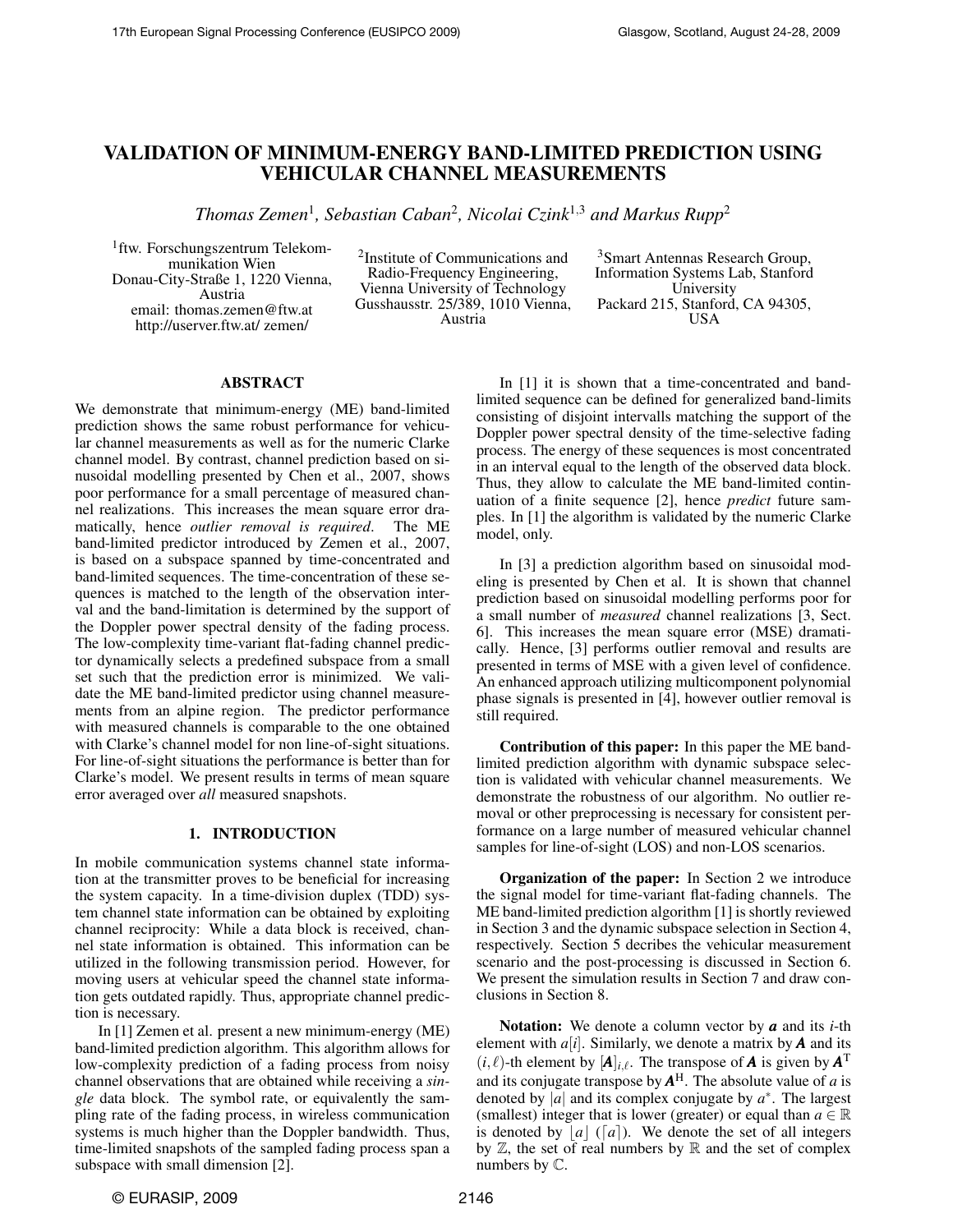#### 2. SIGNAL MODEL FOR TIME-VARIANT FLAT-FADING CHANNELS

We consider a time division duplex (TDD) communication system transmitting data in blocks of length *M* over a timevariant channel. The symbol duration  $T<sub>S</sub>$  is much longer than the delay spread  $T_D$  of the channel, i.e.,  $T_S \gg T_D$ . Hence we assume the channel as frequency-flat. Discrete time at rate  $R_S = 1/T_S$  is denoted by *m*. The channel incorporates the transmit filter, the transmit antenna, the physical channel, the receive antenna, and the receive matched filter. The data symbols  $b[m]$  are randomly and evenly drawn from a symbol alphabet with constant modulus. Without loss of generality  $|b[m]| = 1$ . The discrete-time signal at the matched filter output  $\hat{h}[m]b[m]+n'[m]$  is the superposition of the data symbol multiplied by the sampled time-variant channel weight *h*[*m*] and complex white Gaussian noise  $n'[m]$  with variance  $\sigma_n^2$ . Without loss of generality {*h*[*m*]} is a circularly symmetric, unit-variance (due to power control) process.

We assume an error-free decision feedback structure [5]. Thus, we are able to obtain noisy channel observations [6] using the error-free data symbol estimates  $\hat{b}[m] = b[m]$ :

$$
y[m] = h[m] + n[m]. \tag{1}
$$

Note that  $n[m]$  has the same statistical properties as  $n'[m]$ . The signal-to-noise ratio (SNR) is  $SNR = 1/\sigma_n^2$ .

The transmission is block oriented. A data block spans the time interval  $\mathscr{I}_M = \{0, \ldots, M-1\}$ . The noisy channel observations  $y[m]$ ,  $m \in \mathcal{I}_M$  obtained during a single data block are used to predict the channel weight up to *N* symbols into the future.

For a user moving with velocity *v* the time-variant fading process {*h*[*m*]} is band-limited by the one-sided normalized Doppler bandwidth

$$
v_{\rm D} = \frac{vfc}{c_0} T_{\rm S} \ll \frac{1}{2} \tag{2}
$$

where  $f_C$  is the carrier frequency and  $c_0$  stands for the speed of light. As indicated with the inequality in (2) the sampling rate  $1/T<sub>S</sub>$  is much higher than the Nyquist sampling rate.

We assume a time-variant block-fading channel model. Hence the fading process  $\{h[m]\}$  is wide-sense stationary over the limited time interval  $\mathscr{I}_{M+N}$  with covariance function

$$
R_h[k] = \mathsf{E}\{h^*[m]h[m+k]\}.
$$
 (3)

#### 3. MINIMUM-ENERGY (ME) BAND-LIMITED **PREDICTION**

The samples of the channel weights in a single block  $\mathcal{I}_M$  are collected in the vector

$$
\mathbf{h} = [h[0], h[1], \dots, h[M-1]]^{\mathrm{T}}.
$$
 (4)

We consider a subspace-based approximation which expands the vector  $h$  in terms of *D* orthonormal basis vectors  $\mathbf{u}_i = [u_i[0], u_i[1], \dots, u_i[M-1]]^{\mathrm{T}}, i \in \{0, \dots, D-1\}$ :

$$
\mathbf{h} \approx \mathbf{U}\mathbf{\gamma} = \sum_{i=0}^{D-1} \gamma_i \mathbf{u}_i.
$$
 (5)

In this expression  $U = [u_0, \ldots, u_{D-1}]$  contains the orthonormal basis vectors and  $\boldsymbol{\gamma} = [\gamma_0, \dots, \gamma_{D-1}]^T$  collects the basis expansion coefficients. The least square estimate of  $\gamma$  simplifies to

$$
\hat{\pmb{\gamma}} = \pmb{U}^{\rm H} \pmb{y} \tag{6}
$$

due to the orthogonality of the basis functions. The reconstruction error per data block is defined as

$$
z = \frac{1}{M} ||\boldsymbol{h} - \boldsymbol{U}\boldsymbol{\hat{\gamma}}||^2. \tag{7}
$$

We define the mean square reconstruction error per sample

$$
MSE[m] = E\left\{|h[m] - \hat{h}[m]|^2\right\},\qquad(8)
$$

and the mean square reconstruction error per data block,

$$
\text{MSE} = \frac{D}{M}\sigma_n^2 + \frac{1}{M} \mathsf{E}\{\|\mathbf{V}^{\text{H}}\mathbf{h}\|^2\},\tag{9}
$$

where  $V = [u_D, \dots, u_{M-1}]$  contains the basis vectors spanning the subspace orthogonal to the signal subspace spanned by the columns of *U*. The noise samples are collected in the vector  $\mathbf{n} = [n[0], \dots, n[M-1]]^{\mathrm{T}}$ . We seek basis vectors  $u_0, \ldots, u_{D-1}$  and the subspace dimension *D* which minimize the reconstruction error per data block.

In mobile radio-communication channels, the most significant part of the power in the estimated Doppler spectrum of the fading process is usually localized on the union of disjoint intervals in the frequency range  $(-1/2, +1/2)$ . A region  $\mathscr{W} \subseteq (-1/2, 1/2)$  consisting of *I* disjoint intervals  $\mathscr{B}_i = (v_{i1}, v_{i2}), i \in \{1, \ldots, I\}$  can be defined as

$$
\mathscr{W} = \bigcup_{i=1}^{I} \mathscr{B}_i = \mathscr{B}_1 \cup \mathscr{B}_2 \cup \ldots \cup \mathscr{B}_I, \tag{10}
$$

with  $v_{11} \le v_{12} \le ... \le v_{I1} \le v_{I2}$ , see [1, Fig. 1].

The sequences  $\{u_i[m, \mathcal{W}]\}, i \in \{0, \ldots, M-1\}$  bandlimited to the region W and with *most concentrated* energy in the interval  $\mathcal{I}_M$  are the solutions to

$$
\sum_{\ell=0}^{M-1} C[\ell-m, \mathscr{W}]u_i[\ell, \mathscr{W}] = \lambda_i(\mathscr{W})u_i[m, \mathscr{W}], \quad m \in \mathbb{Z} \quad (11)
$$

where

$$
C[k, \mathscr{W}] = \int_{\mathscr{W}} e^{j2\pi kv} dv.
$$
 (12)

Note that  $C[k, \mathcal{W}]$  is proportional to the covariance function of a process exhibiting a constant spectrum with support  $\mathcal W$ . For more details please refer to [1].

The ME band-limited prediction of a time-variant channel for any  $m \in \mathbb{Z}$  can be expressed as [1]

$$
\hat{h}[m] = \boldsymbol{f}[m, \mathscr{W}]^{\mathrm{T}} \boldsymbol{\hat{\gamma}} = \sum_{i=0}^{D(\mathscr{W})-1} \hat{\gamma}_i u_i[m, \mathscr{W}], \qquad (13)
$$

where  $f[m, W] = [u_0[m, W], \dots, u_{D(W)-1}[m, W]^T$ .

### 4. SUBSPACE DEFINITION AND DYNAMIC **SELECTION**

In practical systems information about the Doppler bandwidth must be obtained from channel observations. We define a finite number of hypotheses about the actual Doppler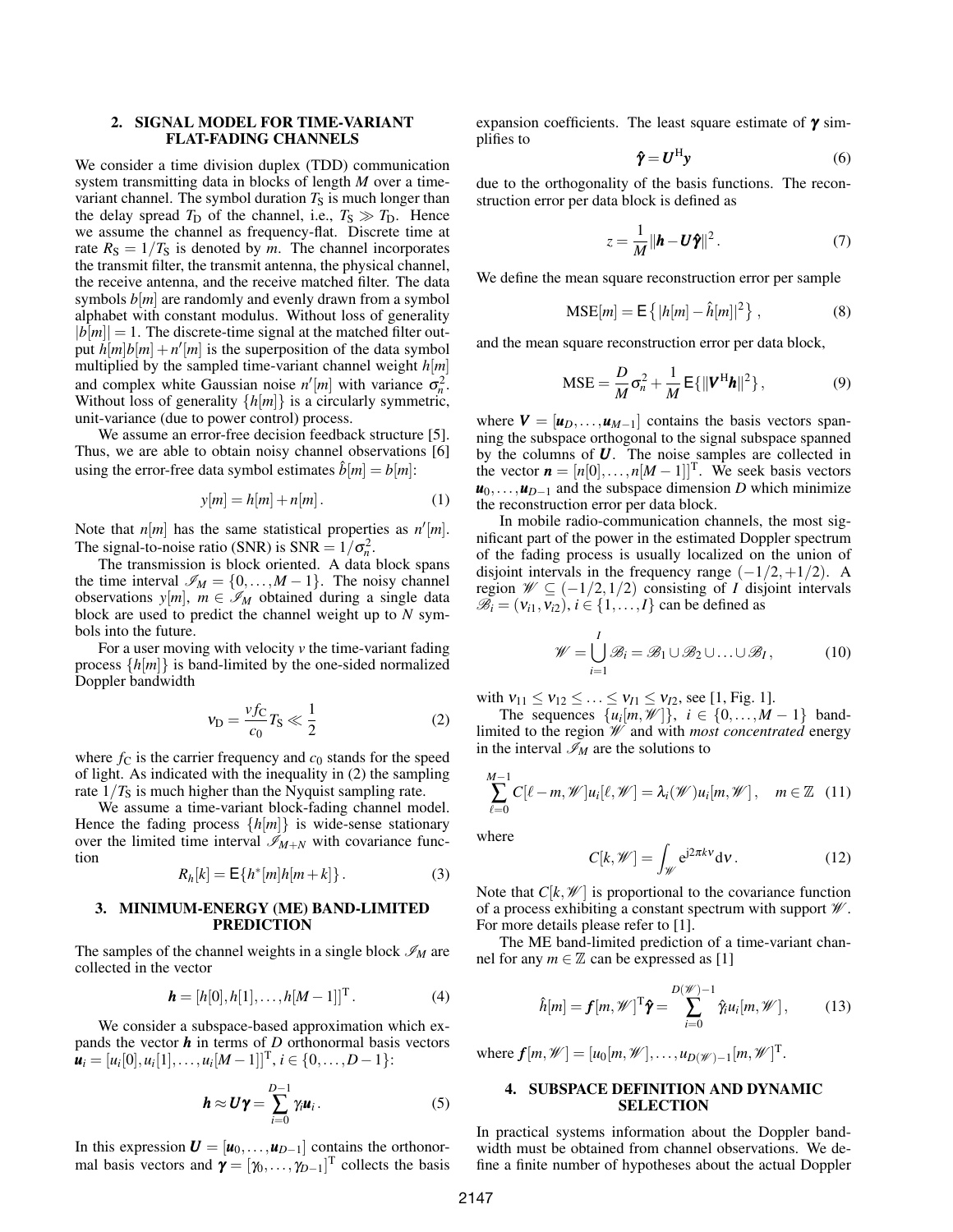

Figure 1: The alpine measurement scenario.

bandwidth. Each hypothesis is represented by a subspace spanned by time-concentrated and band-limited sequences. The orthogonal basis vectors spanning each subspace are calculated once and then stored. A subspace selection method based on a probabilistic bound on the reconstruction error *z* (7) is used to select the subspace with the smallest reconstruction error based on the observation of a single data block. This subspace is used for ME band-limited prediction.

#### 4.1 Subspace Definition

We define the maximum Doppler bandwidth

$$
v_{\text{Dmax}} = \frac{v_{\text{max}} f_{\text{C}} T_{\text{S}}}{c_0} \tag{14}
$$

as system parameter given by the maximum (supported) user velocity  $v_{\text{max}}$ . Furthermore, we define a set of  $Q$  subspaces with spectral support

$$
\mathscr{W}_q = \left(-\frac{q}{Q} \,\mathbf{v}_{\text{Dmax}}, +\frac{q}{Q} \,\mathbf{v}_{\text{Dmax}}\right) \tag{15}
$$

for  $q \in \{1, ..., Q\}$  as shown in [1, Fig. 3].

In mobile communication channels, fading processes frequently arise whose spectral support is the union of disjoint intervals. Hence we define an additional set of subspaces by partitioning the region  $(-v_{Dmax}, v_{Dmax})$  into  $Q'$  spectral bins with equal length as depicted in [1, Fig. 4].

The spectral bin  $i \in \{1, \ldots, Q'\}$  spans the interval

$$
\mathcal{B}_{i} = \left[ -v_{\text{Dmax}} + (i-1)\frac{v_{\text{Dmax}}}{Q'}, -v_{\text{Dmax}} + i\frac{v_{\text{Dmax}}}{Q'} \right].
$$
 (16)

Using all possible binary combinations of  $\mathcal{B}_i$  we can define  $2^{Q'} - 1$  band-limiting regions  $\mathcal{W}'_{q'}$ ,  $q' \in \{1, ..., 2^{Q'} - 1\}.$ 

We combine the set of symmetric subspace  $\boldsymbol{U}_q$  with  $Q = 10$  and the set of asymmetric subspaces  $U'_{q'}$ ,  $q' \in$  $\{1,\ldots,2^{Q'}-1\}$  with  $Q' = 4$  leaving out duplicates.

#### 4.2 Subspace Selection

In [7] an information theoretic subspace selection scheme is proposed. This method uses the observable data error

$$
x_q = \frac{1}{M} \|\mathbf{y} - \mathbf{U}_q \mathbf{U}_q^{\mathrm{H}} \mathbf{y}\|^2 \tag{17}
$$

to obtain an upper bound  $\overline{z_q}(x_q)$  on the reconstruction error

$$
z_q = \frac{1}{M} \|\boldsymbol{h} - \boldsymbol{\hat{h}}_q\|^2 \le \overline{z_q}(x_q)
$$
 (18)

which cannot be observed directly. For the subspace selection *h* is considered deterministic. The results in [7] are derived for real valued signals. They are adapted for complex valued signals and noise in [1].

The upper bound on the reconstruction error is used to select the appropriate subspace *q* spanned by the columns of  $\boldsymbol{U}_q$ 

$$
\hat{q} = \underset{q}{\operatorname{argmin}} \overline{z_q}(x_q). \tag{19}
$$

The chosen subspace  $U_{\hat{q}}$  and the associated sequences  $\{u_i[m, \mathcal{W}_q]\}$  are used for ME band-limited prediction [1].

## 5. VEHICULAR CHANNEL MEASUREMENTS

To validate the prediction algorithm we use outdoor vehicular channel measurements carried out in the alpine Drautal valley in Austria. The basic set-up of the Vienna MIMO Testbed [8] is as follows:

- A base station is set up at one side of the Drautal valley right next to already existing base stations. Exactly every 500 ms it transmits a frame with the following parameters:
	- 100 ms duration
	- 4-quadrature amplitude modulated (QAM) single carrier signal (511 training symbols and  $S = 1000$ data symbols), root-raiced-cosine (RRC) filtered with a roll-off factor of 0.5
	- $-15$  kHz bandwidth<sup>1</sup>, resulting in  $T<sub>S</sub> = 66.7 \mu s$ .
	- $f<sub>C</sub> = 2.5$  GHz center frequency (the wavelength is approx. 12 cm)
	- 37 dBm TX power

We employ a Kathrein 800 10543 base station antenna [9] with  $+45°$  polarization, half-power beam width  $58^{\circ}/6.2^{\circ}$  and down tilt 6°.

• The corresponding receiver is placed in a "VW-Sprinter" van that follows a route through the valley. Four receive antennas were placed in front of the passenger seat as depicted in Figure 1. For the analysis in this paper only one antenna is used.

Prior to the actual measurement, the TX and RX-unit were synchronized relative to each other (see [10] for more details). This initial synchronization was then maintained throughout the whole measurement to ensure perfect timing and frequency synchronization of the received frame (see Figure 2).

<sup>&</sup>lt;sup>1</sup>chosen similar to the orthogonal frequency division multiplexing (OFDM) subcarrier bandwidth in UMTS long term evolution (LTE)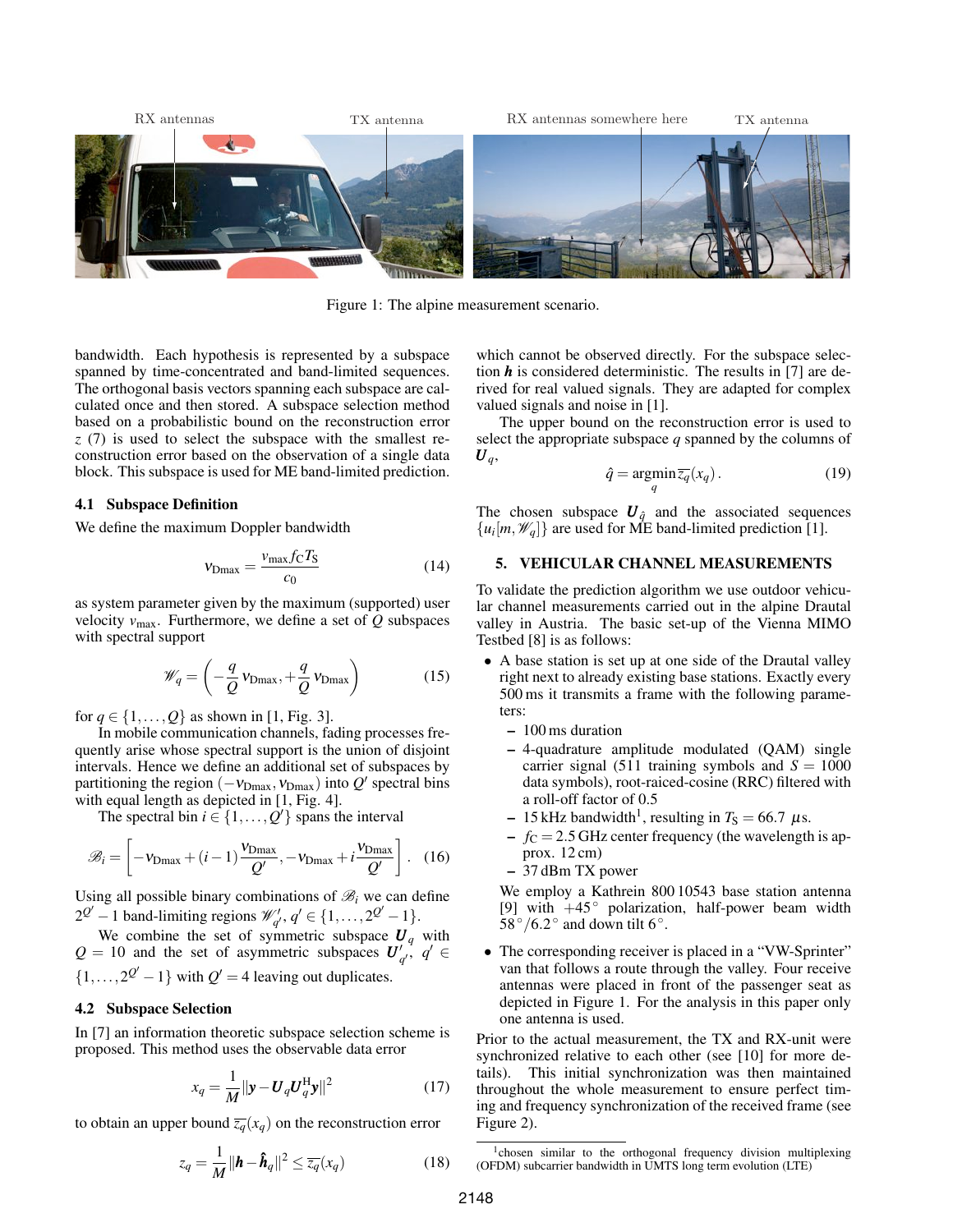

Figure 3: Histogram of Rice *K*-factor (in dB) for all measured frames.

During the actual measurement, the receiver captured the frames transmitted by the base-station and stores them on a hard-disk. These stored complex baseband-data samples are the input to all off-line evaluations carried out later.

## 6. POST-PROCESSING

For post-processing the received signal baseband samples are RRC filtered and synchronized in time by correlating with the training symbol sequence.

During the measurement drive with a duration of approximately half an hour a total number of  $F = 3171$  frames were received. The propagation condition varied from lineof-sight (LOS) on a rural road to non-LOS within villages. In Figure 3 we plot a histogram showing the histogram of the Rice *K*-factor in dB. For the Rice *K*-factor estimation we used the method of moments [11] as initial guess for a least squares fit of the Rice probability density function (pdf). The Kolmogorov-Smirnov goodness of fit [12, pp. 392–394] is depicted in Figure 4. Hence, the largest distance between the Rice cumulative distribution function (cdf) and the empirical cdf is smaller than 0.1 for 90% of all measurement frames.

The histogram of SNR is depicted in Figure 5. The SNR of 95% of all snapshots is above 25 dB. Due to the high SNR for all frames we can treat the obtained channel sample as perfect channel knowledge  $h_f[m]$  where  $0 \le f \le F - 1$  and  $0 \le m \le S - 1$ . The frame index is denoted by f.

Finally, the velocity histogram is shown in Figure 6. The velocity per frame is obtained from the collected GPS data



Figure 4: Histogram of Kolmogorov-Smirnov goodness of fit for Rice pdf for all measured frames.



Figure 5: Histogram of SNR for all measured frames.



Figure 6: Histogram of velocity for measured LOS frames  $(K_f \leq 10)$  and non-LOS frames  $(K_f > 10)$ .

collected during the measurement. We show the number of frames per velocity bin with non-LOS conditions for  $K_f \leq 10$ (black) and LOS conditions with  $K_f > 10$  (light gray). We take all snapshots into account with a velocity  $v \leq 80$  km/h. This is done to ensure a sufficiently large set of frames per evaluated velocity bin for later statistical evaluations. For easier comparison with [1] we keep  $v_{\text{max}} = 100 \text{ km/h}$ .

Each frame is normalized such that  $E\{|h_f[m]|^2\} = 1$ . Finally, we add complex white Gaussian noise noise  $n_f[m] \sim$  $\mathcal{N}(0, \sigma_n^2)$  with  $\sigma_n^2 = 0.1$  resulting in a SNR = 10 dB obtaining noisy channel observations  $y_f[m]$  according to (1) with defined properties.

## 7. SIMULATION RESULTS

We are interested to investigate the performance of ME bandlimited prediction with dynamic subspace selection in realistic channel conditions.

We need to adapt the results from [1] to the symbol duration  $T<sub>S</sub> = 66.67 \mu s$  of our vehicular measurements. In [1] a symbol duration of  $20.57\mu s$  is used. We keep the assumption that the predictor is able to observe the channel at most for the duration of two wavelengths at a velocity of  $v_{\text{max}} = 100 \text{ km/h}$  resulting in a block length of  $M = 128$ . We will analyze two prediction horizons, namely  $\ell \in \{8,24\}$ (equivalent to  $\{\lambda/8,3\lambda/8\}$  at  $v_{\text{max}}$ .).

As base-line performance we use Monte-Carlo simulation with Clarke's channel model [13]. The Clarke model with  $P = 30$  scatterers is representative for non-LOS situations with rich scattering. These results are compared with the one for noisy channel observations  $y_f[m]$  obtained from vehicular channel measurements. We will distinguish two cases, namely the quasi non-LOS case characterized by  $K_f \leq 10$  and the LOS case with  $K_f > 10$ .

In Figure 7 we plot  $MSE[M - 1 + \ell]$  versus the normalized Doppler bandwidth  $v_D$  for a velocity range  $0 \le v \le$ 80 km/h. The predictor performance with measured channels is slightly worse in the non-LOS case (especially for small velocities) compared to Clarke's model. In the LOS case